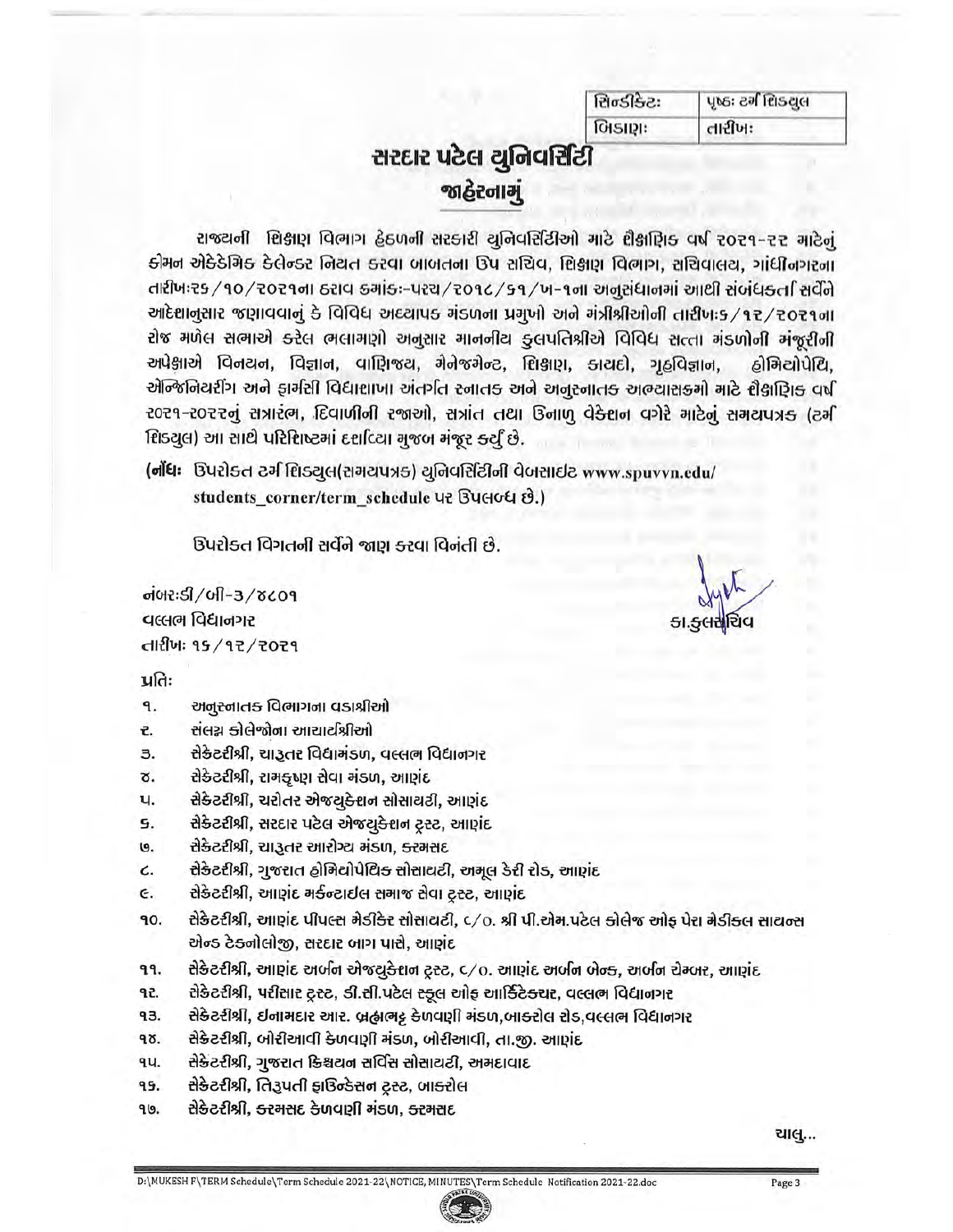- સેકેટરીશ્રી, આણંદ એજયુકેશન સોસાયટી, આણંદ 96.
- सेडेटरीश्री, संस्कृति से ल्युडेशन ट्रस्ट, पो. फिस्तीपुरा, देहुनी qe.
- **20.** સેક્રેટરીશ્રી, માધવ એજયુક્રેશન ટ્રસ્ટ, બાક્ર્રોલ
- 권, સેક્રેટરીશ્રી, નિજાનંદ ચેરીટેબલ ટ્રસ્ટ, બાક્ટોલ
- સેક્રેટરીશ્રી, બાવીસ ગામ એજયુક્રેશન ટ્રસ્ટ, વલ્લભ વિદ્યાનગર 군군.
- સેક્રેટરીશ્રી, સરદાર વલ્લભભાઈ પટેલ ચેરીટેબલ એજયુકેશન મેડીક્લ એન્ડ રિસર્ચ, લાંભવેલ 53.
- સેકેટરીશ્રી, જીવકરણ એજયુકેશન ટ્રસ્ટ, વલ્લભ વિદ્યાનગર 군8.
- સેકેટરીશ્રી,શિવમ એજટ્યુકેશન એન્ડ ચેરિટેબલ ટ્રસ્ટ, વલાસણ 코닉.
- સેક્રેટરીશ્રી ,વિનાયકા ચેરીટેબલ ટ્રસ્ટ, બાક્રોલ 군도.
- લાયબ્રેરીયનશ્રી, ભાઈકાકા લાયબ્રેરી, વલ્લભ વિદ્યાનગર 권.
- સેક્રેટરીશ્રી,શ્રી પી.એમ.પટેલ એજયુકેશન એન્ડ પબ્લીક વેલફેર સોસાયટી, આણંદ そく.
- સેક્રેટરીશ્રી, ધ નડિયાદ એજયુકેશન સોસાયટી, નડિયાદ ZE.
- સેકેટરીશ્રી, ધ ઈ.એમ.એચ.એસ. ટ્રસ્ટ એન્ડ લેટ. ડિ.કે. પટેલ દાઓલવાળા એજયુકેશન ટ્રસ્ટ, બોરસદ 30.
- સેકેટરીશ્રી, ધ ક્પડવંજ કેળવણી મંડળ, ક્પડવંજ 39.
- સેક્રેટરીશ્રી, ધ મહેમદાવાદ એજયુક્તાન સોસાયટી, આર્ટસ એન્ડ કોમર્સ કેમ્પસ, મહેમદાવાદ 32.
- ધ ગર્વમેન્ટ ઓફ ગુજરાત ક્રમીશનર ઓફ હાયર એજયુક્રેશન, ગાંધીનગર 33.
- સેકેટરીશ્રી, શ્રી ઓડ એજ્યુ<del>ડે</del>દાન સોસાયટી, ઓડ Зδ.
- $34$ સેક્રેટરીશ્રી, અમદાવાદ કેળવણી ટ્રસ્ટ અમદાવાદ.
- सेकेटरीश्री, पेटलाह એજટ્યુ<del>ડે</del>શન ટ્રસ્ટ, પેટલાદ 39.
- 30. સેક્રેટરીશ્રી, ધ ન્યૂ ઇંગ્લીશ સ્કૂલ ટ્રસ્ટ, વાસદ
- સેકેટરીશ્રી, સરદાર વિદ્યાભવન ટ્રસ્ટ, ખેડા 36.
- सेडेटरीश्री, संस्झति संरक्षा टेरीटेजस ट्रस्ट, धर्मજ ЗE.
- 80. સેકેટરીશ્રી, મહાગુજત મેડીક્લ સોસાયટી, નડિયાદ
- સેકેટરીશ્રી, મુસ્લીમ વિદ્યાર્થી પ્રગતિમંડળ ટ્રસ્ટ, નાપા 89.
- સેક્રેટરીશ્રી, શ્રી ખંભાત તાલુકા સાર્વજનિક કેળવણી મંડળ, ખંભાત 85.
- 83. સેક્રેટરીશ્રી, મહ્ધા કેળવણી મંડળ, મહ્ધા
- સેક્રેટરીશ્રી, માધ્યમિક કેળવણી મંડળ, આર્ટસ એન્ડ કોમર્સ કોલેજ, આકંલાવ 88.
- સેક્રેટરીશ્રી,વસો કેળવણી મંડળ,વસો δЧ
- મેનેજરશ્રી, યુનિવર્સિટી પ્રેસ, વલ્લભ વિદ્યાનગર 89.
- યુનિવર્સિટી કાર્યાલયના તમામ વિભાગો 80.
- યુનિવર્સિટી હોસ્ટેલના રેક્ટર/સુપ્રિન્ટેન્ડન્ટશ્રીઓ તરફ ðC.
- સ્ટેશન માસ્તર, રેલ્વે સ્ટેશન, આણંદ∕વલ્લભ વિદ્યાનગર δE.
- ડાયરેક્ટર, એગ્રોઈકોનોમિક્સ રીસર્ચ સેન્ટર, વલ્લભ વિદ્યાનગર чo.
- प्रिन्सिपाલ, બી. એન્ડ બી. પોલિટેકનીક, વલ્લભ વિદ્યાનગર Чq.
- મેજર અને ક્માન્ડીંગ ઓફિસરશ્રી, એન.સી.સી.ગૃપ, વલ્લભ વિદ્યાનગર 42.
- એમ્પ્લોયમેન્ટ ઓફિસર, યુનિવર્સિટી એમ્પ્લોયમેન્ટ બ્યુરો અને ઈન્ફોરમેશન, વલ્લભ વિદ્યાનગર чз.
- પ્રમુખશ્રી∕મંત્રીશ્રી, સરદાર પટેલ યુનિવર્સિટી ટીચર્સ એસોસિએશન, વલ્લભ વિદ્યાનગર ЧԾ.
- પ્રમુખશ્રી∕મંત્રીશ્રી, સરદાર પટેલ યુનિવર્સિટી એરિયા ટીચર્સ એસોસિએશન, વલ્લભ વિદ્યાનગર чч.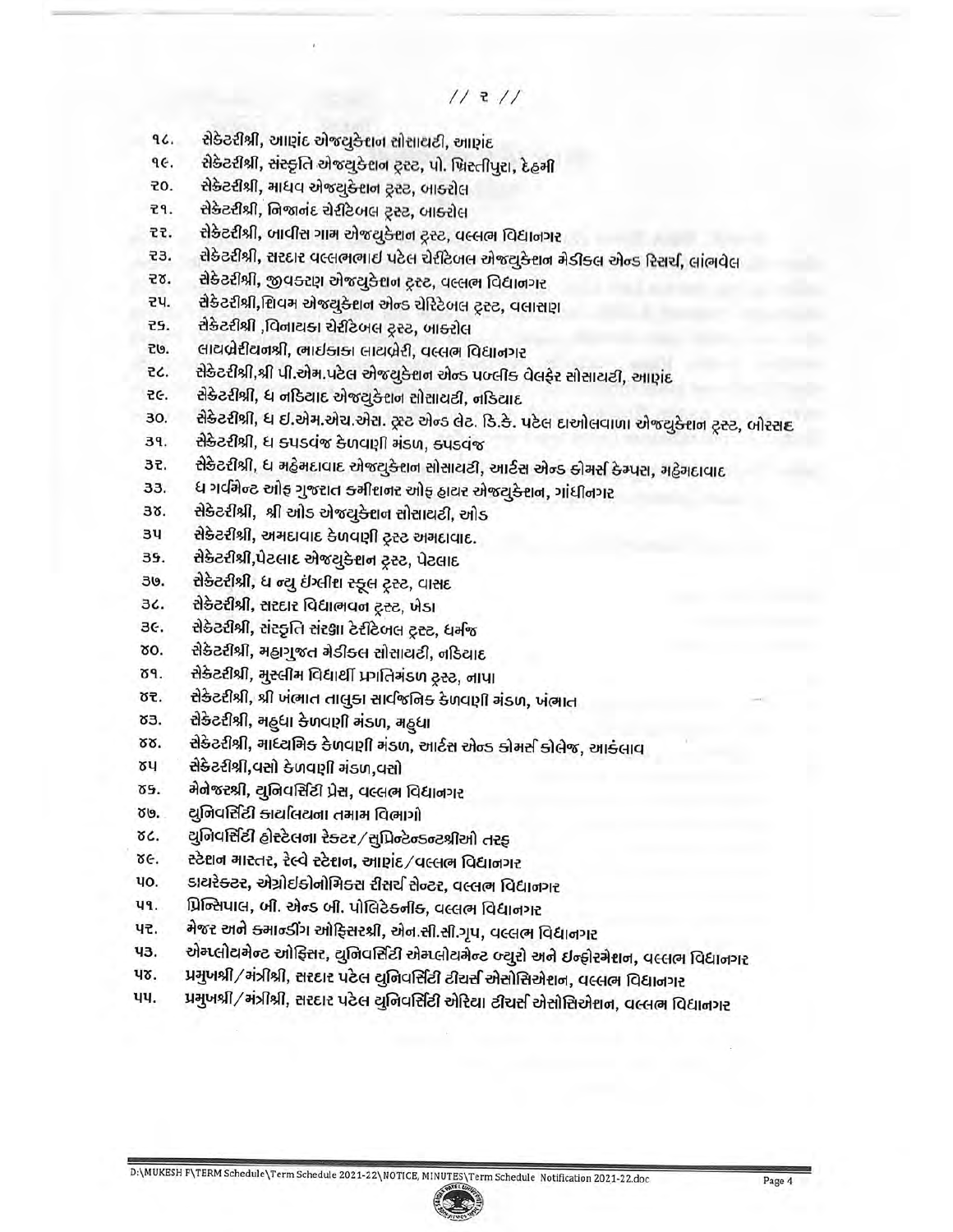# સરદાર પટેલ યુનિવર્સિટી

### ยิ๊ริเโยฺิเธ นฟ์ zozๆ-zozzตุ่ สหนนมธ (Revised)

વિનયન, વિજ્ઞાન, વાણિજય, મેનેજમેન્ટ, એજ્યુક્ેશન, કાયદાશાસ્ત્ર અને ગૃહવિજ્ઞાન વિદ્યાશાખાઓ અંતર્ગત આવતા તમામ અભ્યાસક્રમોનું સ્નાતક અને અનુસ્નાતક ક્ક્ષા માટેનૂ શૈક્ષણિક્ વર્ષ ૨૦૨૧-૨૦૨૨નું સમય પત્રક (ટર્મશીડયૂલ) (Revised) નીચે પ્રમાણે છે.

### સ્નાતક તથા અનુસ્નાતક ક્ક્ષાએ સેમેસ્ટર સિસ્ટમઃ

|                          | <u>ਪ਼ਟੀਸ ਜ਼ੋਮ (3, ਪ, ७ ਦੀ ਵਾਲੇ ਦੇ ਜੇਸੇਦਟਦ)</u> |                   |                       | <u>ਪ਼ਟੀ ਦੀ ਪ੍ਰਤੀਵੇਟਰ ਸ</u> |                          |                |
|--------------------------|------------------------------------------------|-------------------|-----------------------|----------------------------|--------------------------|----------------|
|                          | આરંભ                                           | খান               | ગંદાજીત               | આરંભ                       | ਅੇਰ                      | <u>ચંદાજીત</u> |
|                          |                                                |                   | ફ્લ સપ્તાહ            |                            |                          | કુલ સપ્તાહ     |
|                          |                                                |                   |                       |                            |                          |                |
| डोલेજો / અનુ.વિભાગો ખાતે | 00/05/7079                                     | 30/99/2029        | 코                     | 9/90/7079                  | 26/09/2025               | 9७             |
| આંતરીક પરીક્ષા           |                                                |                   |                       |                            |                          |                |
| દિવાળી રજાઓ              | 09/99/7079                                     | <b>29/99/2029</b> | 03                    | 09/99/7079                 | <b>29/99/2029</b>        | 03             |
| ਪਦੀ§ਗલ§ੀ કામગીરી         | <b>73/99/7079</b>                              | 30/99/2029        | <b>O</b> <sup>9</sup> | F505\09/dS                 | <b>76/09/7077</b>        | O9             |
|                          | <u> બીજું સત્ર (૪, ૬, ૮ અને ૧૦ સેમેસ્ટર)</u>   |                   |                       |                            | બીજું સત્ર (ર સેમેસ્ટર)  |                |
| કોલેજો / અનુ.વિભાગો ખાતે | 09/97/7079                                     | 30/08/7077        | 군군                    | 39/09/7077                 | 30/08/7077               | 93             |
| આંતરીક પરીક્ષા           |                                                |                   |                       |                            |                          |                |
| પરીક્ષાલક્ષી કામગીરી     | 5505\80\80                                     | 30/08/7077        | Oδ                    | 74/08/7077                 | 30/08/7057               | O9             |
| ઉનાળુ વેક્શન             | 09/04/2022                                     | 98/05/7077        | 0७                    | 09/04/2022                 | $\frac{1}{98}/05$ / 2022 | 0७             |
| નવું શૈક્ષણિક સત્ર       | $94/05/7077$ थी ११३ थरो.                       |                   |                       | ૧૫/05/૨૦૨૨ થી શરૂ થશે.     |                          |                |

(નોંધ : હાલની કોવિડ-૧૯ (COVID-19)ની પરિસ્થિતિને ધ્યાને લઈ ટર્ગ શિડ્યુલ (સમય પત્રક)માં આપેલ છુટછાટ ફક્ત શૈક્ષણિક વર્ષ ૨૦૨૧-૨૨ પૂરતુ જ રહેશે.)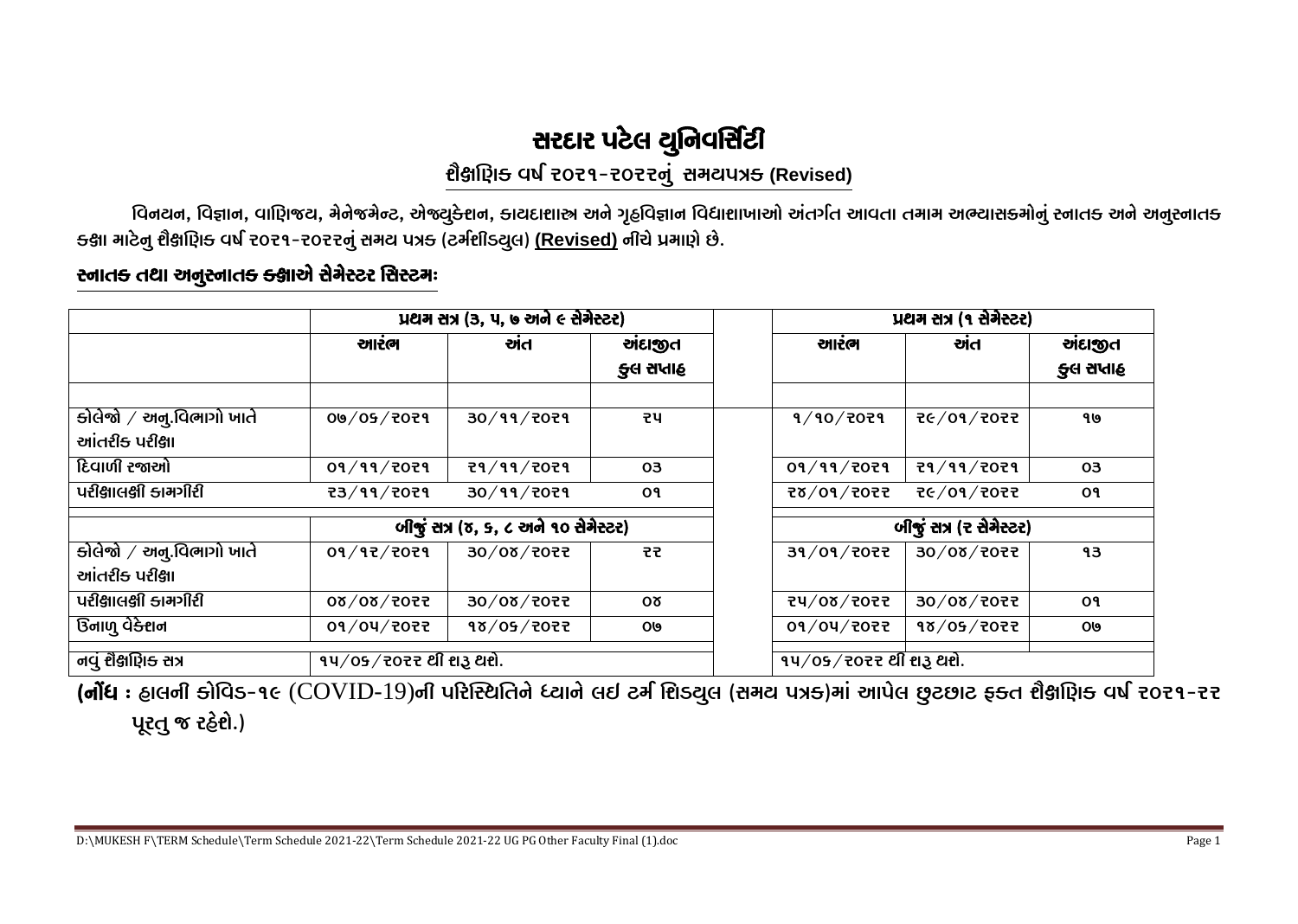# સરદાર પટેલ યુનિવર્સિટી

# ยิยเบิเธ นป์ २०२१-२०२२नुं समयपत्र

આર્કિટેક્ચર અને ઈન્ટીરીયર ડિઝાઈન વિદ્યાશાખાઓ અંતર્ગત આવતા તમામ અભ્યાસક્રમોનું સ્નાતક અને અનુસ્નાતક ક્ક્ષા માટેનુ શૈક્ષણિક વર્ષ ૨૦૨૧-૨૦૨૨નું સમય પત્રક (ટર્મશીડયુલ) (Revised) નીચે પ્રમાણે છે.

### સ્નાતક તથા અનુસ્નાતક ક્ક્ષાએ સેમેસ્ટર સિસ્ટમઃ

|                                     | પ્રથમ સત્ર (૫, ७ અને ૯ સેમેસ્ટર) |                          | <u>૩જુ સેમેસ્ટર</u>         | ચાંદાજીત<br>કુલ સપ્તાહ | <u> ਪਹਿਲ (੧ ਚੇਰੇਦਟਦ)</u>                              |                          |                        |
|-------------------------------------|----------------------------------|--------------------------|-----------------------------|------------------------|-------------------------------------------------------|--------------------------|------------------------|
|                                     | આરભ                              | ਗਰ                       |                             |                        | આરભ                                                   | ਗਰ                       | ચાંદાજીત<br>કુલ સપ્તાહ |
| પ્રથમ સત્ર                          | 23/06/2029                       | 93/09/7057               | 08/90/7079                  | 90                     | <b>ઈન્ટીરીયર ૦૪∕૧૦∕૨૦૨૧</b><br>આર્કિટેક્ચર ૧૫∕૧૧∕૨૦૨૧ | ₹₹∕0¶∕₹0₹₹<br>77/09/7077 | ។។                     |
| દિવાળી રજાઓ                         | 09/99/7079                       | <b>93/99/7029</b>        |                             | 0₹                     | 09/99/7079                                            | 93/99/7079               | O₹                     |
| માટેની<br>પરીક્ષાલકી તૈયારી<br>રજાઓ | 98/09/707                        | そ3/01/そ0そそ               | ₹3/09/₹0₹₹ થી<br>30/01/7077 | O٩                     | そ3/01/そ0そそ                                            | 30/09/207                | O9                     |
| પરીક્ષાલક્ષી કામગીરી                |                                  | ₹ŏ/0٩/₹0₹₹ थी 04/0₹/₹0₹₹ |                             | 0₹                     | 39/07/2027 थी 04/07/2027                              |                          | O۹                     |

|                                    | બીજું સત્ર (૪, ૬, ૮ અને ૧૦ સેમેસ્ટર) | <b>ઑદાજીત</b><br>ફ્લ સપ્તાહ |     |
|------------------------------------|--------------------------------------|-----------------------------|-----|
| બીજું સત્ર                         | 0७/0२/२०२२                           | 79/04/7077                  | ۹ Գ |
| પરીક્ષાની તૈયારી<br>માટેની રજાઓ    | 2505\DO\55                           | <b>そ</b> 6/04/2022          | O٩  |
| પરીક્ષાલકી<br>કામગીરી              | 30/04/7077                           | 99/05/7077                  | 05  |
| <b>डिना</b> णु ये <del>डे</del> शन | 97/05/7077                           | 03/09/2022                  | OЗ  |
| નવું શૈક્ષણિક<br>레게                | 08/0७/૨૦૨૨ થી શરૂ થશે.               |                             |     |

(નોંધ : હાલની કોવિડ-૧૯ (COVID-19)ની પરિસ્થિતિને ધ્યાને લઈ ટર્ગ શિડ્યુલ (સમય પત્રક)માં આપેલ છુટછાટ ફ્ક્ત શૈક્ષણિક વર્ષ ૨૦૨૧-૨૨ પૂરતુ જ રહેશે.)

D:\MUKESH F\TERM Schedule\Term Schedule 2021-22\Term Schedule 2021-22 UG PG Other Faculty Final (1).doc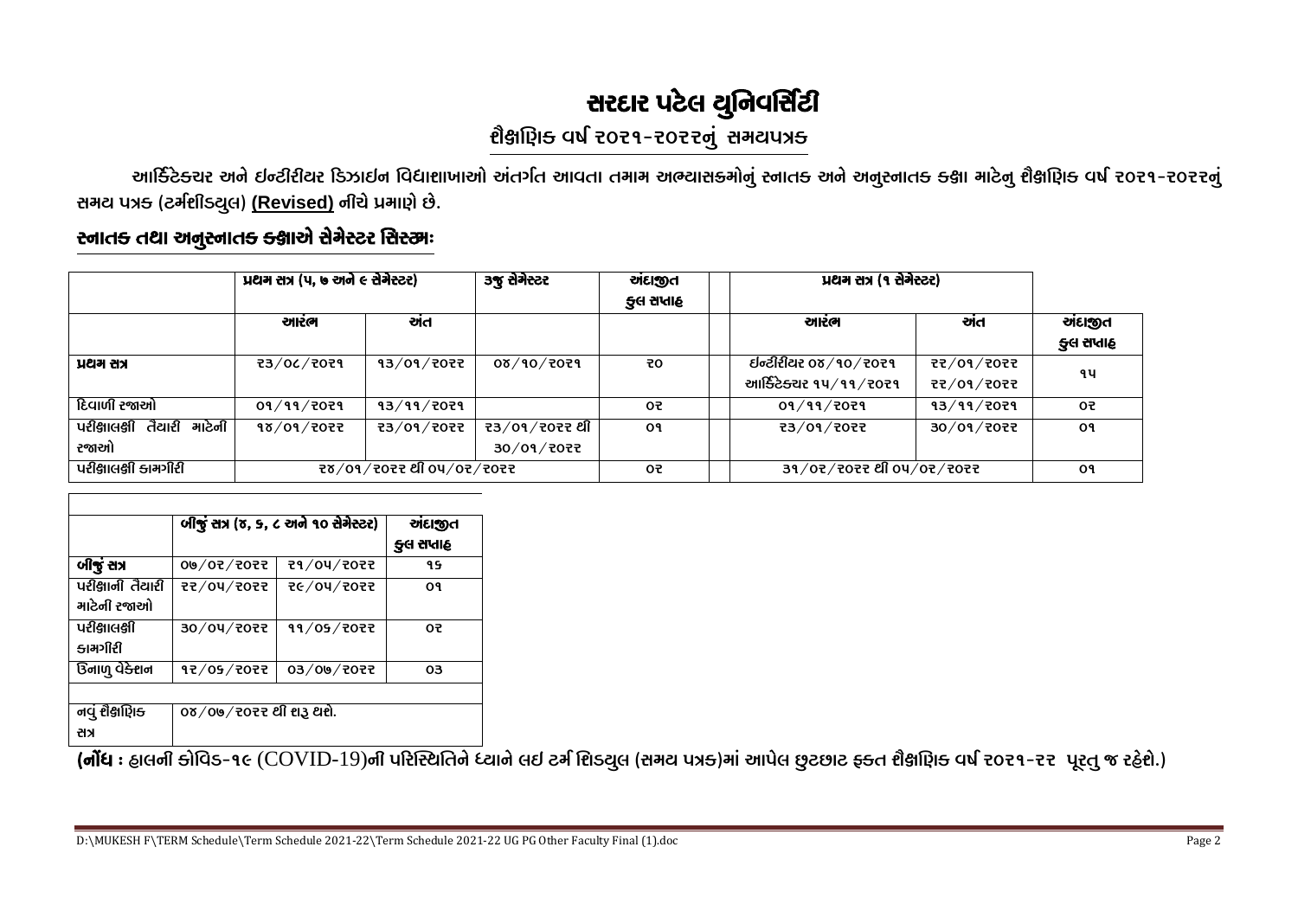# સરદાર પટેલ યુનિવર્સિટી ยิยเมิร ตป์ 2021-2025ตุ่ สหนนาร

# ફામસ્યિટીક્લ સાયન્સः

ફાર્માસ્યુટીકલ સાયન્સ વિદ્યાશાખા અંતર્ગત માસ્ટર ઓફ ફાર્મસીના અનુસ્નાતક અભ્યાસક્રમ માટે શૈક્ષાણિક્ વર્ષ ૨૦૨૧-૨૦૨૨નું ટર્મશીડ્યુલ નીચે પ્રમાણે છે.

| -                           |                                                      |                    |            |  |  |
|-----------------------------|------------------------------------------------------|--------------------|------------|--|--|
| ਪਖਿਆ ਦੀ ਮਾਰੀ ਵਿੱਚ ਹੋਏ।      | $90/06/7079$ en $96/07/7077 = 73$                    |                    |            |  |  |
|                             | આરભ                                                  | ਅਰ                 | કુલ સપ્તાહ |  |  |
| શૈક્ષણિક કાર્ય              | 90/06/7079                                           | 04/07/7077         | そり         |  |  |
| દિવાળી રજાઓ                 | 09/99/7079                                           | 70/99/7079         | 03         |  |  |
| પરીક્ષાલક્ષી કામગીરી        | 00/07/7077                                           | 96/07/7077         | O5         |  |  |
|                             |                                                      | $\mathfrak{H}$     | 53         |  |  |
| जीकुं सत्र (जीकुं सेमेस्टर) | $29/02/2022$ estacated and the stack set of $29/120$ |                    |            |  |  |
| શૈક્ષણિક કાર્ય              | F505\50\F5                                           | 05/06/7057         | そで         |  |  |
| પરીક્ષાલક્ષી કામગીરી        | 00/00/20                                             | F505\20\C          | 0F         |  |  |
| ઉનાળુ રજાઓ                  | 09/04/207                                            | 98/05/7077         | 09         |  |  |
|                             |                                                      | $\mathfrak{Z}$ GI: | 29         |  |  |

### ફામસ્યિટીક્લ સાયન્સ : અનુસ્નાતક ક્ક્ષાઃ સેમેસ્ટર - ૧ અને ૨

### ફાર્માસ્યુટીક્લ સાયન્સ : અનુસ્નાતક ક્ક્ષાઃ સેમેસ્ટર - 3 અને ૪

| प्रथम तत्र (त्रीशुं तेमेत्टर) | 04/06/7029 थी 94/09/7022 = 23      |                |            |  |
|-------------------------------|------------------------------------|----------------|------------|--|
|                               | આરભ                                | ਦੀਰ            | કુલ સપ્તાહ |  |
| શૈક્ષણિક કાર્ય                | O4/OC/7O79                         | 09/09/707      | 군٩         |  |
| દિવાળી રજાઓ                   | 09/99/2029                         | 20/99/2029     | 03         |  |
| પરીક્ષાલક્ષી કામગીરી          | 03/09/7077                         | 94/09/7077     | 05         |  |
|                               |                                    | 5 <sup>d</sup> | 53         |  |
| બીજું સત્ર (ચોથું સેમેસ્ટર)   | $99/09/7077$ end $99/00/7077 = 75$ |                |            |  |
| શૈક્ષણિક કાર્ય                | 90/09/7077                         | 06/09/2022     | 코니         |  |
| પરીક્ષાલક્ષી કામગીરી          | 99/00/707                          | 15/09/2022     | <b>OO</b>  |  |
| ઉનાળુ રજાઓ                    | 09/04/7077                         | 18/05/7077     | <b>OS</b>  |  |
|                               |                                    | 5 <sup>d</sup> | 군도         |  |

(નોંધ: જાહેર રજાઓના કારણે શૈક્ષણિક કાર્યના દિવસો ઓછા જણાય તો વધારાના વર્ગોનું(લેક્ચર) આયોજન ક્રી અભ્યાસક્રમ પૂર્ણ કરવા કોલેજોના આચાર્યશ્રીઓ તથા વિભાગના વડાશ્રીઓને જાણ કરવામાં આવે છે.)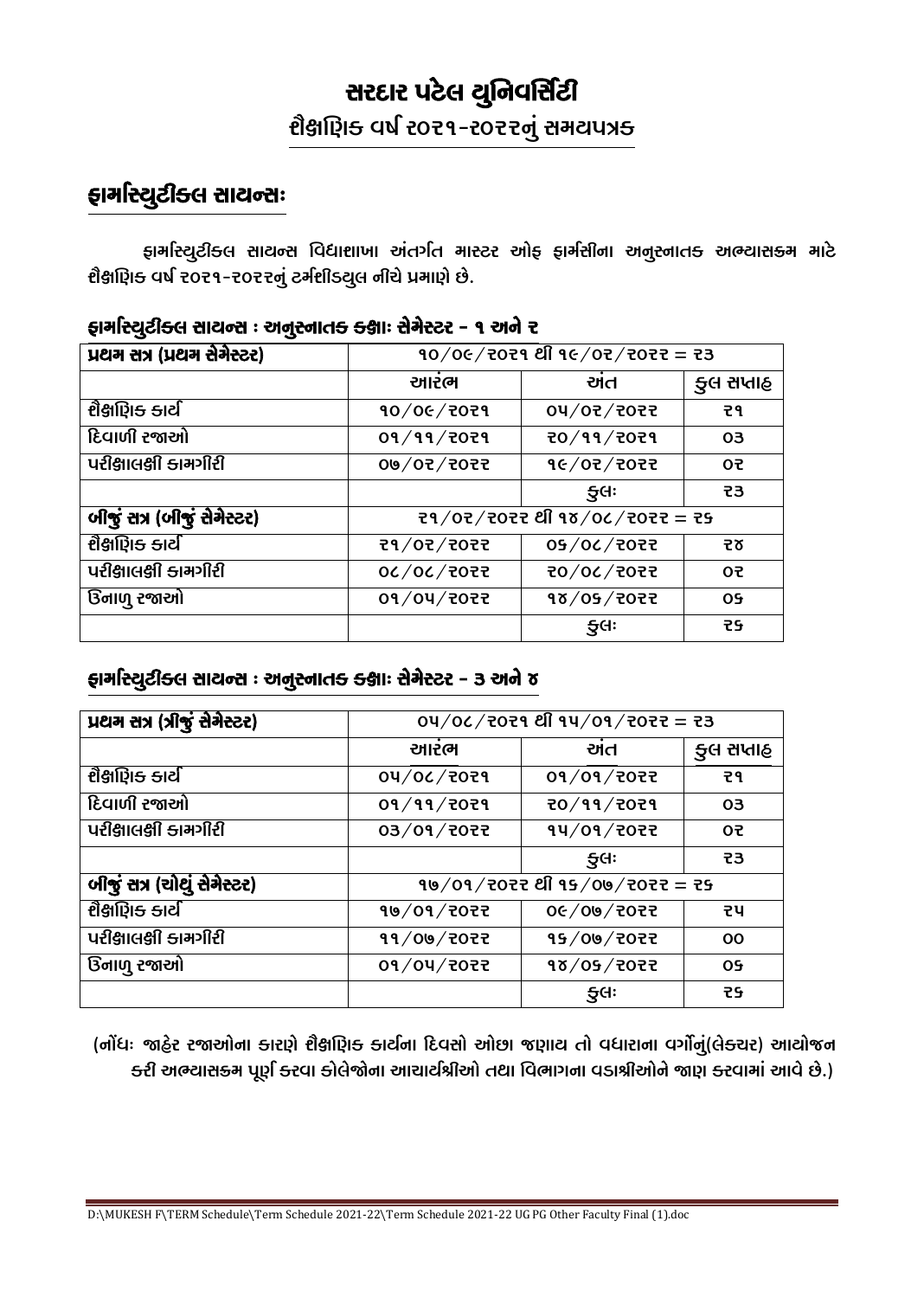# સરદાર પટેલ યુનિવર્સિટી

ขิษตนิยะ 40 fost - sostal definive

હોમિટોપેથીક વિદ્યાશાખાનું શૈક્ષાણિક વર્ષ ૨૦૨૧-૨૦૨૨ના વર્ષનું સમયપત્રક (ટર્મ શિડ્યુલ) નીચે પ્રમાણે છે.

#### <u> સ્</u>નાવ<del>ડ</del> ક્ક્ષા :

|                                    | આરંભ                                           | ਅਰ                | કુલ સપ્તાહ |  |  |
|------------------------------------|------------------------------------------------|-------------------|------------|--|--|
| પ્રથમ બી.એચ.એમ.એસ.                 | Beginning After student allotment by admission |                   |            |  |  |
| (2029-22 ) 25-1                    | committee for academic year 2020-2021.         |                   |            |  |  |
| प्रथम जी.એચ.એम.એસ. (प्रथम सत्र)    | 207/07/7029                                    | 25/06/2029        | 군도         |  |  |
| प्रथम जी.એચ.એम.એસ. (जीજुં सत्र)    | 20/06/7059                                     | F505\50\e5        | 55         |  |  |
| પ્રથમ બી.એચ.એમ.એસ.                 | 90/07/7077                                     |                   |            |  |  |
| (પરીક્ષાની સંભવિત તારીખ)           |                                                |                   |            |  |  |
|                                    |                                                |                   |            |  |  |
| દ્વિતીય બી.એચ.એમ.એસ. (પ્રથમ સત્ર)  | 09/03/2072                                     | <b>そし/0८/2022</b> | 군도         |  |  |
| દ્વિતીય બી.એચ.એમ.એસ. (બીજું સત્ર)  | 26/06/2055                                     | t4/07/7073        | 55         |  |  |
| દ્વિતીય બી.એચ.એમ.એસ.               | 93/07/7073                                     |                   |            |  |  |
| (પરીક્ષાની સંભવિત તારીખ)           |                                                |                   |            |  |  |
|                                    |                                                |                   |            |  |  |
| તૃતીય બી.એચ.એમ.એસ. (પ્રથમ સત્ર)    | 90/90/7079                                     | 95/08/7077        | 군도         |  |  |
| તૃતીય બી.એચ.એમ.એસ. (બીજું સત્ર)    | 907/00                                         | 94/90/2022        | 군도         |  |  |
| तृतीय जी.એચ.એम.એસ.                 | 03/90/7077                                     |                   |            |  |  |
| (પરીક્ષાની સંભવિત તારીખ)           |                                                |                   |            |  |  |
|                                    |                                                |                   |            |  |  |
| ચતુર્થ બી.એચ.એમ.એસ. (પ્રથમ સત્ર)   | <b>73/99/7070</b>                              | 04/05/7079        | 55         |  |  |
| (सिनीयर)                           |                                                |                   |            |  |  |
| ચતુર્થ બી.એચ.એમ.એસ. (બીજું સત્ર)   | 09/05/7079                                     | 03/97/7079        | 55         |  |  |
| चतुर्थ जी.એच.એम.એસ. (त्रीજुં सत्र) | 04/92/2029                                     | 03/05/7077        | 55         |  |  |
| ચતુર્થ બી.એચ.એમ.એસ.                | 15/04/2022                                     |                   |            |  |  |
| (પરીક્ષાની સંભવિત તારીખ)           |                                                |                   |            |  |  |
| ચતુર્થ બી.એચ.એમ.એસ. (પ્રથમ સત્ર)   | 90/90/7079                                     | 95/08/7077        | 55         |  |  |
| (જુનીયર)                           |                                                |                   |            |  |  |
| ચતૂર્થ બી.એચ.એમ.એસ. (બીજું સત્ર)   | 9८/08/२०२२                                     | 94/90/7077        | 55         |  |  |
| चतुर्थ जी.એચ.એम.એસ. (त्रीજुં सत्र) | 10/10/2022                                     | 14/08/7073        | 군도         |  |  |
| ચતુર્થ બી.એચ.એમ.એસ.                | 6505 \ 80 \ 60                                 |                   |            |  |  |
| (પરીક્ષાની સંભવિત તારીખ)           |                                                |                   |            |  |  |
| <u> દિવાળી રજાઓ</u>                | 09/99/7079                                     | 93/99/7079        | Oδ         |  |  |
| <u> ઉનાળુ રજાઓ</u>                 | 07/04/7079                                     | <b>そと/04/2022</b> | Oδ         |  |  |

D:\MUKESH F\TERM Schedule\Term Schedule 2021-22\Term Schedule 2021-22 UG PG Other Faculty Final (1).doc